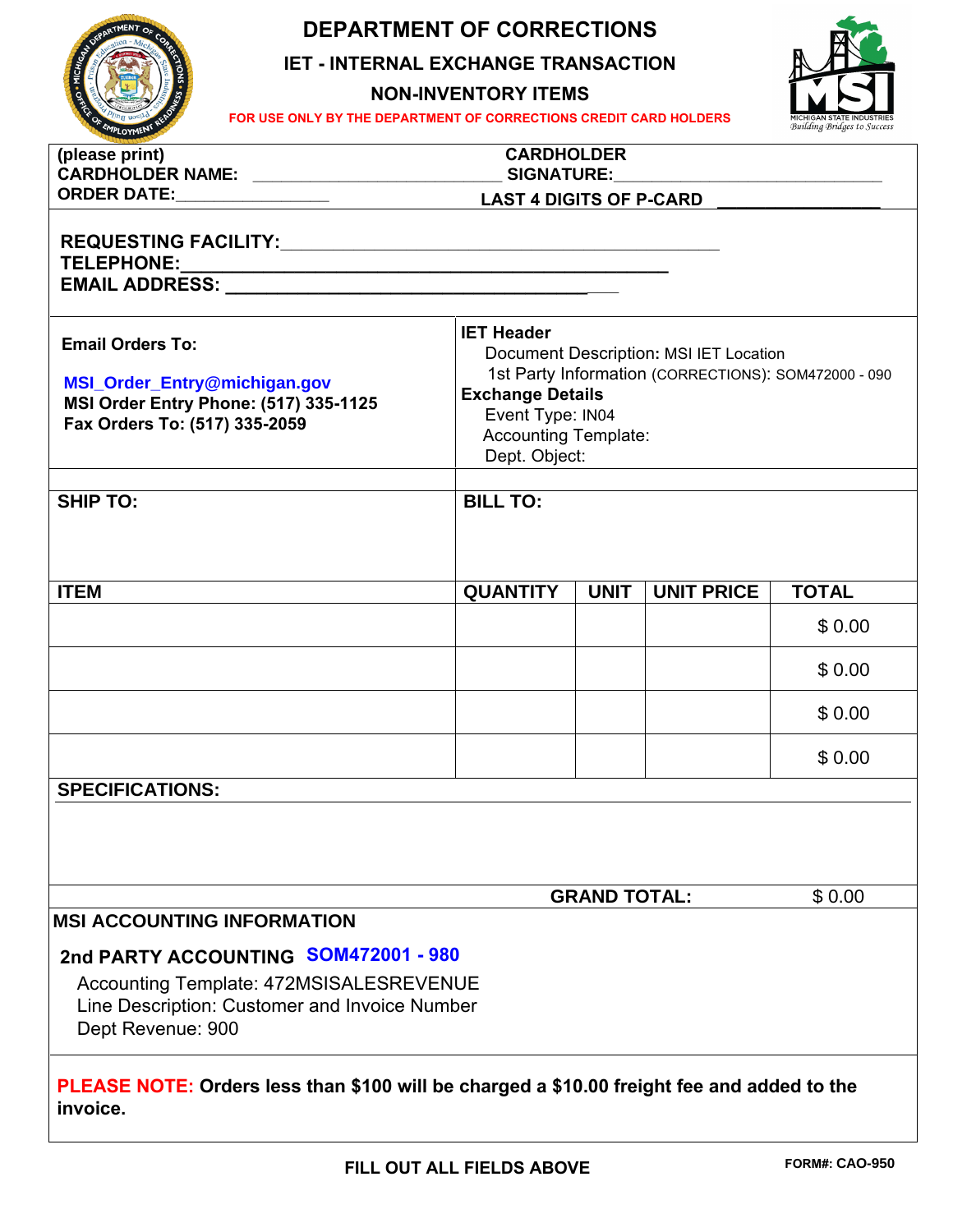## **Michigan Department of Corrections Intervalse and Issued: 7/30/2019 Internal Exchange Transaction (IET) Process for MSI Purchases**

Effective 8/1/2019, MDOC will no longer use Pcard for MSI purchases. This change is due to the additional expenses incurred by MSI to provide this service.

In order to maintain the convenience of Pcard purchasing, MDOC will replace Pcard purchases with Internal Exchange Transaction (IET) purchasing Process.

### **Requirements for IET Purchases**

- Only current Pcard holders are eligible to make IET purchases.
- Items not allowed to purchase with IET:
	- o Warehouse Inventory items (warehouse stock)
	- o Optical / eyewear
	- o Dental / dentures
- \$2,500 transaction limit (same as Pcard).
- Purchase should be received in the same fiscal year that it is ordered.
- If it is known at the time of ordering, that the order will not be received by 9/30 of the current fiscal year, then the order must be on a POI.
- No IET Purchases during the month of September.
- All September MSI purchases must be on a POI.

#### **Ordering Process**

- $\triangleright$  Pcard Holder:
	- Places order with MSI. Pcard holder status will be validated by providing cardholder's name and last 4 digits of the Pcard.
	- Records order on the monthly MSI IET Purchase Log including sales order number.
	- When order is received, enters received date on IET log and attaches documentation including order verification and packing slips.
	- At the end of the month, forwards log with attached packing slips to Pcard supervisor for approval.
	- Retains a copy of IET log and documentation.
	- If there are orders logged in a previous month that are still open, resubmit a copy of that log with attached documentation at the end of the month which the items are received.
- Pcard Supervisor:
	- Signs and dates IET log to approve purchases.
	- Forwards log and documentation to the Regional Business Office or Central Office Accounting Office for payment processing by the end of the month.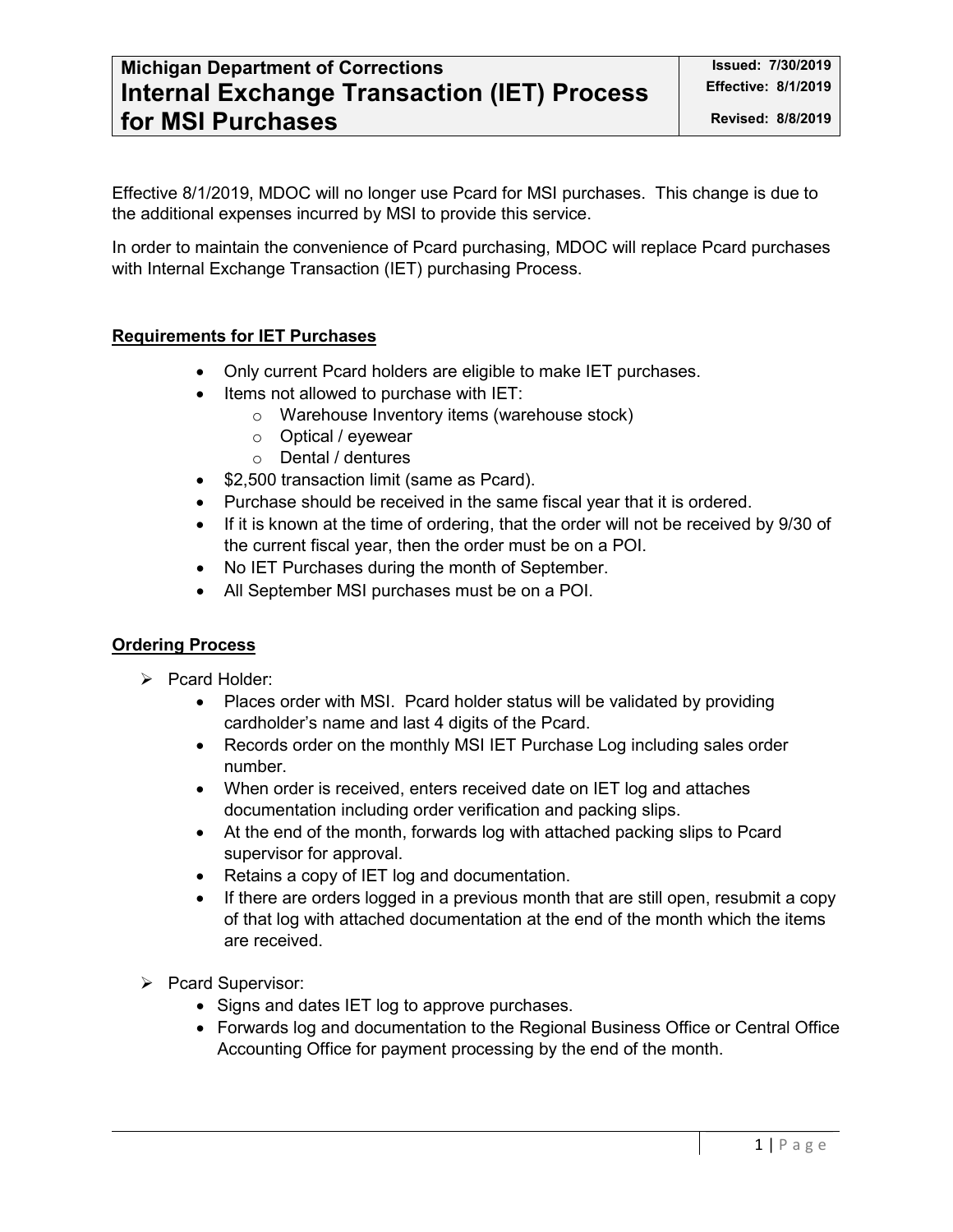- $\triangleright$  MSI:
	- Verifies purchaser is a valid Pcard holder.
	- Receives order and issues sales order number.
	- Emails order verification to the cardholder.
	- Issues invoice after items are shipped.

#### **Payment Process**

- ▶ Regional Business Office / Central Office Accounting Office:
	- Receives MSI invoices and matches to Cardholder's IET log and documentation.
	- Creates one IET for each cardholder's IET log.
	- The IET should be entered as instructed below, with a separate accounting line for each invoice to ensure MSI can identify the invoice is being paid. o *If possible, process IET payment before month end cutoff.*

| <b>Header</b>           | Initiator                         | Receiver / Buyer           |  |  |
|-------------------------|-----------------------------------|----------------------------|--|--|
|                         | <b>Document Description</b>       | MSI IET $-$ Location $-$   |  |  |
|                         |                                   | Cardholder Name - Period   |  |  |
| <b>Exchange Details</b> | Create one line for each order    |                            |  |  |
|                         | Event Type                        | IN <sub>04</sub>           |  |  |
|                         | <b>Accounting Template</b>        | Per cardholder log         |  |  |
|                         | Vendor ID (2 <sup>nd</sup> Party) | SOM472001                  |  |  |
|                         | Dept Object                       | Per cardholder log         |  |  |
| 2 <sup>nd</sup> Party   | Create one line for each invoice  |                            |  |  |
| <b>Accounting</b>       | <b>Event Type</b>                 | IN <sub>04</sub>           |  |  |
|                         | <b>Accounting Template</b>        | 472MSISALESREVENUE         |  |  |
|                         | <b>Line Description</b>           | Customer # and Invoice $#$ |  |  |
|                         | <b>Line Amount</b>                | <b>Invoice Amount</b>      |  |  |

#### **Fiscal Year End**

- **Date TBD by MDOC Procurement:** Cardholder must review logs for outstanding IET orders and notify Central Office or the Regional Business Office of outstanding orders, so a POI can be created to encumber the funds.
- Additional FYE Processes TBD.